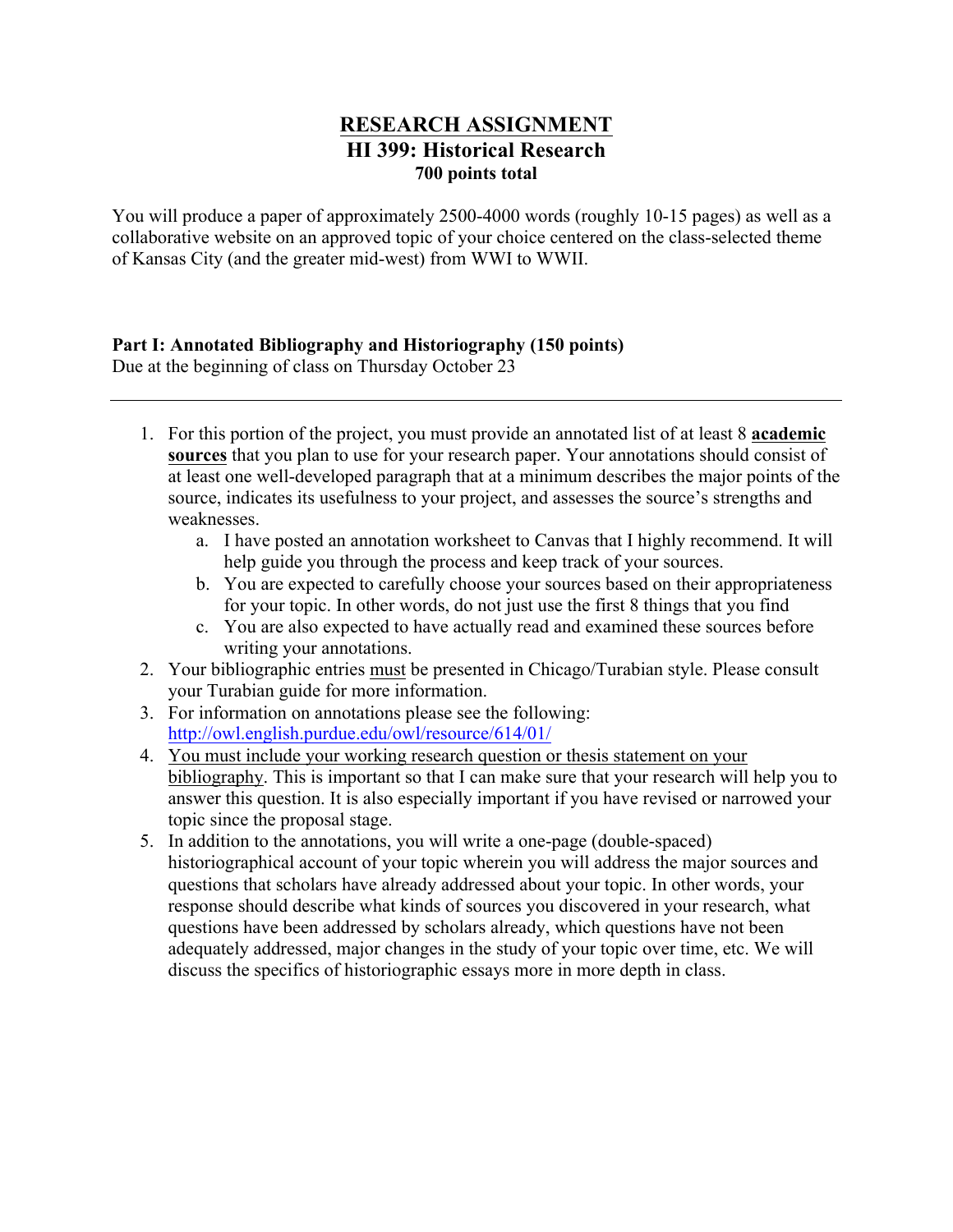# **Part II: Paper Draft and Peer Review (50 points)**

Paper due on Canvas by midnight on Monday Nov. 17 Peer Review will begin in class on Tuesday Nov. 18

- 1. You will complete and turn in a draft of your research paper to Canvas by midnight on Monday Nov. 17.
	- a. Please note that a draft is intended to be a full and complete version of your paper that we will work to improve. It is not a partially completed, sketchy, or unreviewed paper.
- 2. In class on Tuesday Nov. 18, you will work in pairs to review each other's papers and offer suggestions for improvement. I will provide more specific guidance in class.
	- a. I will print out the documents that you posted to Canvas and bring copies to class for everyone.

#### **Part III: Presentation (50 points)**

During the last week of class

1. The last week of our class will be devoted to oral presentations of your research. Each presentation should be between **10-20 minutes** in length.

# **Part IV: The Research Paper (300 points)**

Due on Canvas by 2:00 PM on Dec. 16

- 1. Argument/Research Question. Remember that any good research paper is not simply a report; it is analytical. Your paper must contain a cogent argument with a clear thesis that you prove in your essay.
- 2. General Presentation of Findings. Papers should be clearly and concisely written, well organized, and presented in your own words with very few long quotes and only a limited shorter ones. This essay should have an introduction, thesis, a main body, as well as a conclusion that sums up what you have said and assesses its significance. Your paper must be between 2500-4000 words (roughly 10-15 pages), NOT including the bibliography.
- 3. Audience. Direct your paper to an audience of educated non-academics. In other words, you are writing for people who are not experts in your topic, but are fairly knowledgeable about US history.
- 4. Final Presentation and Mechanics.
	- a. Your papers must 10-15 pages (2500-4000 words) in length and include page numbers
	- b. Use a standard font and size (Times New Roman, size 12 is preferable)